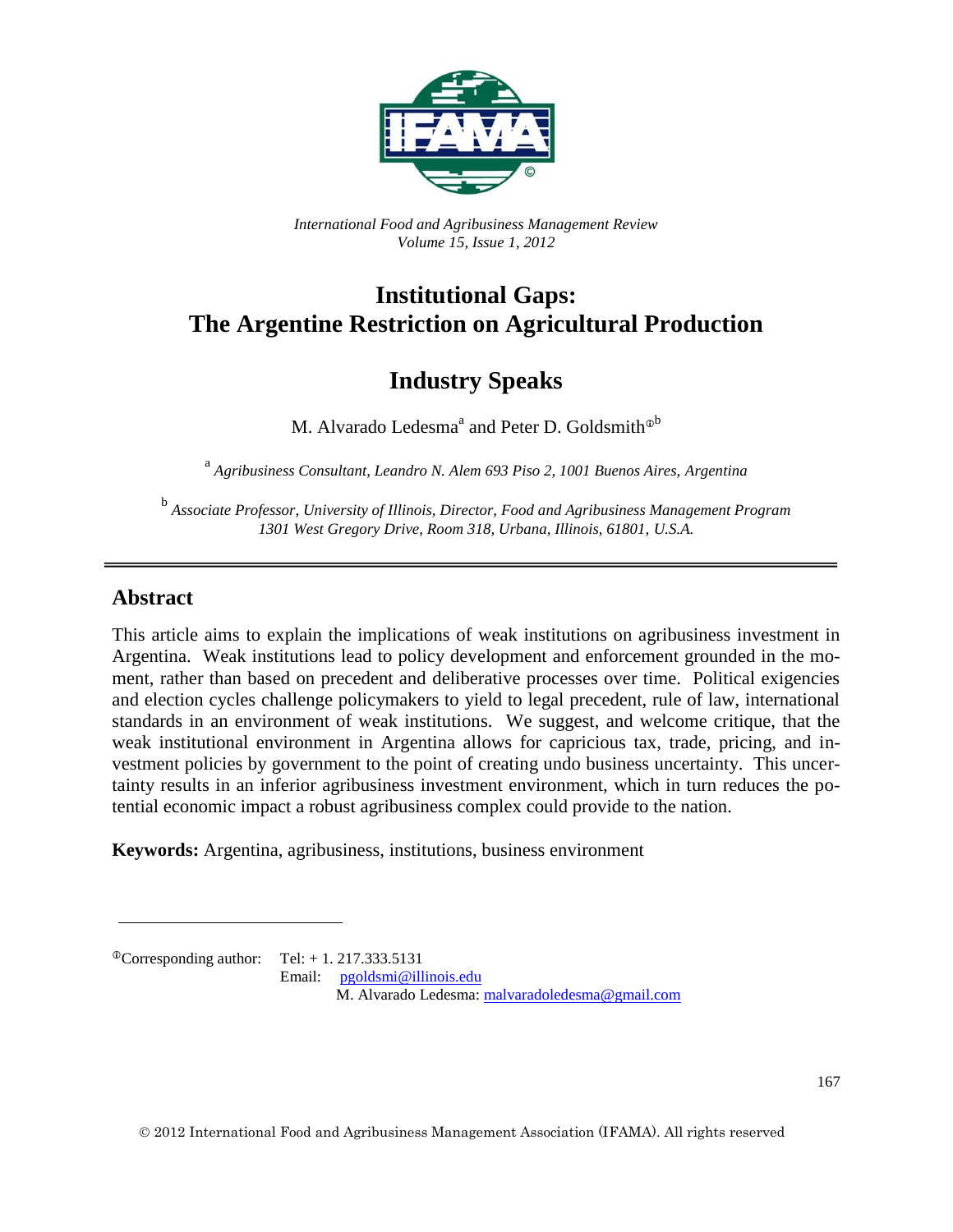#### **Introduction**

This article aims to explain the implications of weak institutions on agribusiness investment in Argentina.

Institutions are sets of rules, regulations, guidelines, codes and implied and express traditions which prevail in a society, which govern the relations among citizens, and also the relationship between the citizens with the government. Institutions are the backbone of the social, economic, and political organization (Aquinas 2005). Following the financial crisis of 2001, the last two administrations have broken the implicit contract between the agricultural sector and Argentina's government. It seems that the old adage is true, that those countries that don't need the agribusiness sector for economic growth provide subsidies, and those (like Argentina) that depend on agribusiness for hard currency and revenue, tax it.

Institutional failure occurs within regulatory, normative, and cognitive pillars (Scott 2003). The regulatory pillar comprises regulatory institutions; the set of rules and laws that guarantee stability and order in any given society). The normative pillar consists of the values and rules that govern people's behavior. The cognitive pillar consists of a set of cognitive rules that constitute the very nature of reality and the framework within which meaning is acquired.

Agribusinesses must honor on a daily basis government's laws, regulations and policies. Normative institutions set in a framework of business practices, policies and ethical standards. Cognitive institutions reflect the way people interpret the world around them, and how they manage to make sense of such world, on the basis of rules and schemata.

Following the crisis of 2001, the Argentinean Peso was de-pegged from the dollar and quickly devalued. The cost of borrowing dramatically rose overnight as all bank deposits and wages dropped 2/3rds in value. Argentina was cut off from international capital markets, both in terms of credit and investment. The country was a financial island. The government faced two immediate problems, how to raise revenue, and how to stay in power. Raising revenue was a taxation problem, while staying in power meant controlling inflation.

Argentina's political structure centers legislative power in the strongest and most populous region of the country, Buenos Aires. A relatively strong presidency and weak congress and judiciary too contribute to a concentration of power in the capital. A historically weak regulatory system governing investment, commerce and taxation are not anchored by strong or definable normative or cognitive belief system. Thus the strong central government not only has great impact on the business environment, but create uncertainty for investors and managers.

The weak institution-strong central government situation in 1990's created a pro-business environment and low levels of inflation in Argentina. In the 2000's inflation once again threatened the economy and a devalued Peso hurt the poor and middle class who held very few real assets or US dollars overseas. The government responded with strong anti-inflation policies that assured a strong voter base among the lower and middle classes. The strategy was to keep prices low for staple goods and services (electricity and public transportation). The policies came at a cost.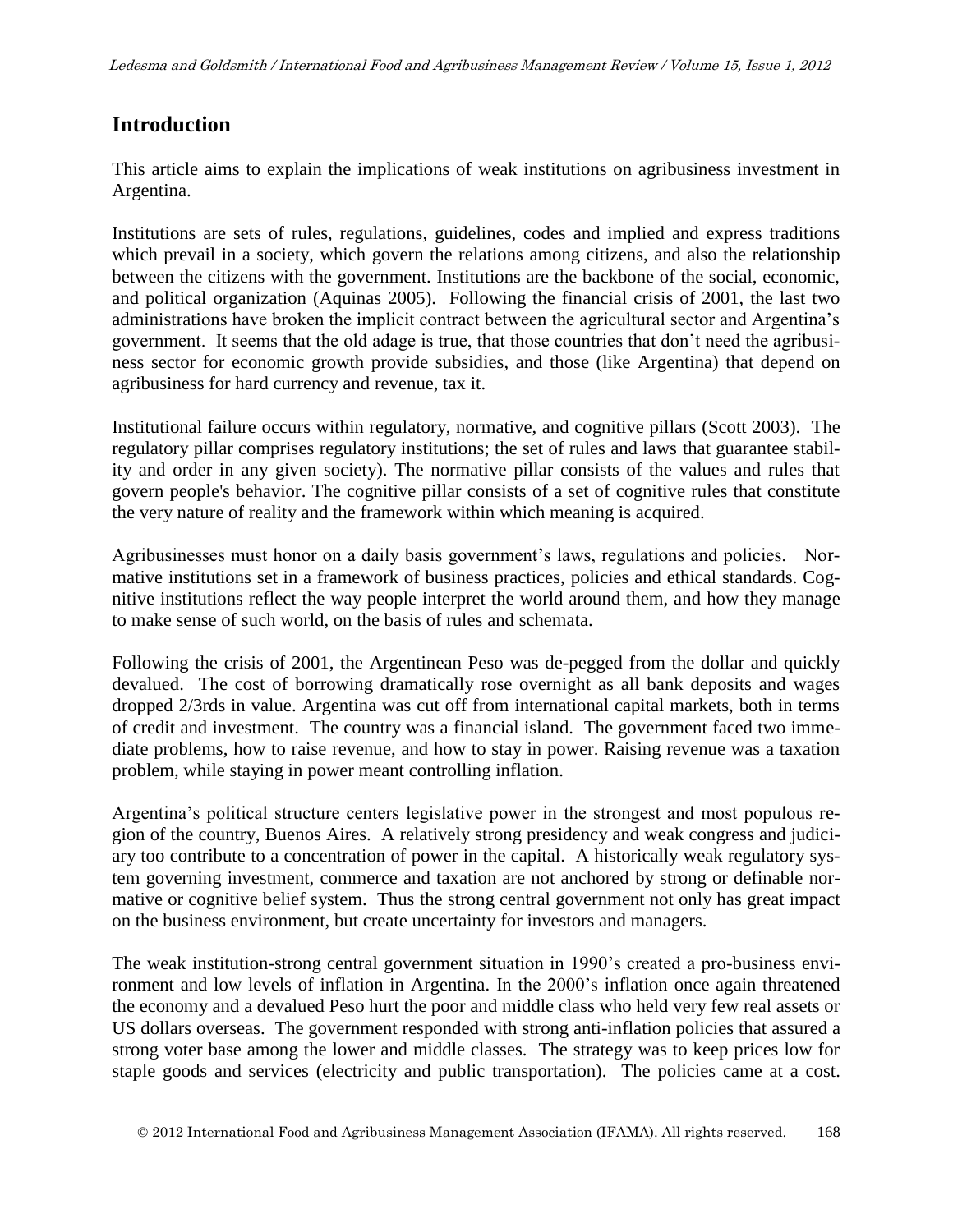Outside faith in the integrity of the financial and political institutions of the country was shaken to the point of isolating the country from foreign investment.

Argentina has always had a comparative advantage in many areas of agricultural production, beef, soybeans, maize, wheat, soybean meal and oil, and most recently biodiesel. Beef and wheat reflect high domestic utilization, as well as strong exports, while soybeans, maize, soybean meal and oil, and biodiesel are principally exported. Exports are notoriously easy targets for tax collection, especially large volume/low value exports, such as are common in agriculture. Serendipitously there has been a boom in global agriculture, so demand for Argentinean exports soared, resulting in a windfall of government tax revenue.

Government's task was now to implement agricultural policies that minimized domestic inflation while maximizing export tax revenues. That meant controlling prices for domestic staples such as beef, dairy and wheat products, and providing incentives for greater economic activity in the export oriented soybean sector. Export bans caused beef and wheat products to remain in country, driving down domestic prices. High, but not too high, taxes on soybean product exports raised over \$10B USD in tax revenue, while not adversely affecting lower and middle class voters. Argentina only domestically uses 10% of the soybeans it produces (Goldsmith et al. 2011; Puig.2011). So pro soybean meal, oil, biodiesel, and grain export policies do not adversely affect domestic consumer price levels, in a direct way.

The strategy in place for the last eight years has worked as the government was once again elected by a wide margin in the Fall of 2011. For the long term though, the damage may be severe. Uncertainty and capriciousness by government create a very poor investment environment for business (Ledesma 2008). For example, the laws, regulations, and policies recently passed by the government have done significant damage to the beef value chain. This once global leader of high quality inexpensive pasture-raised beef has been forced to shutter many of its export facilities and lay off thousands of workers.

Strong institutions provide balance to weak political systems overly affected by election cycles. Strong normative and cognitive institutions imbedded in entrepreneurship, private sector investment, strong public sector infrastructure, and equitable tax policies, and transparent regulatory systems not only take time to develop, but require nurturing by visionary leaders. Historically Latin America has not had that kind of leadership. Recently though a number of countries have made great strides improving the strength and viability of their institutions resulting in significant economic growth and poverty reduction. So there are good examples in Latin America of strengthening institutions, active investment, and growing economies.

There certainly are challenges and tradeoffs when a country emerges from a crisis like occurred in Argentina in 2001. What have we missed? Have we overstated the impacts to the agribusiness environment? Have we over simplified the state of institutional development. We would love to hear you thoughts and opinions. This is golden era for the leading agricultural producers of the world, such as Argentina. It is a wonderful time to be in the food, feed, fiber, energy, and industrial inputs business as so much of the world desires what agriculture produces.